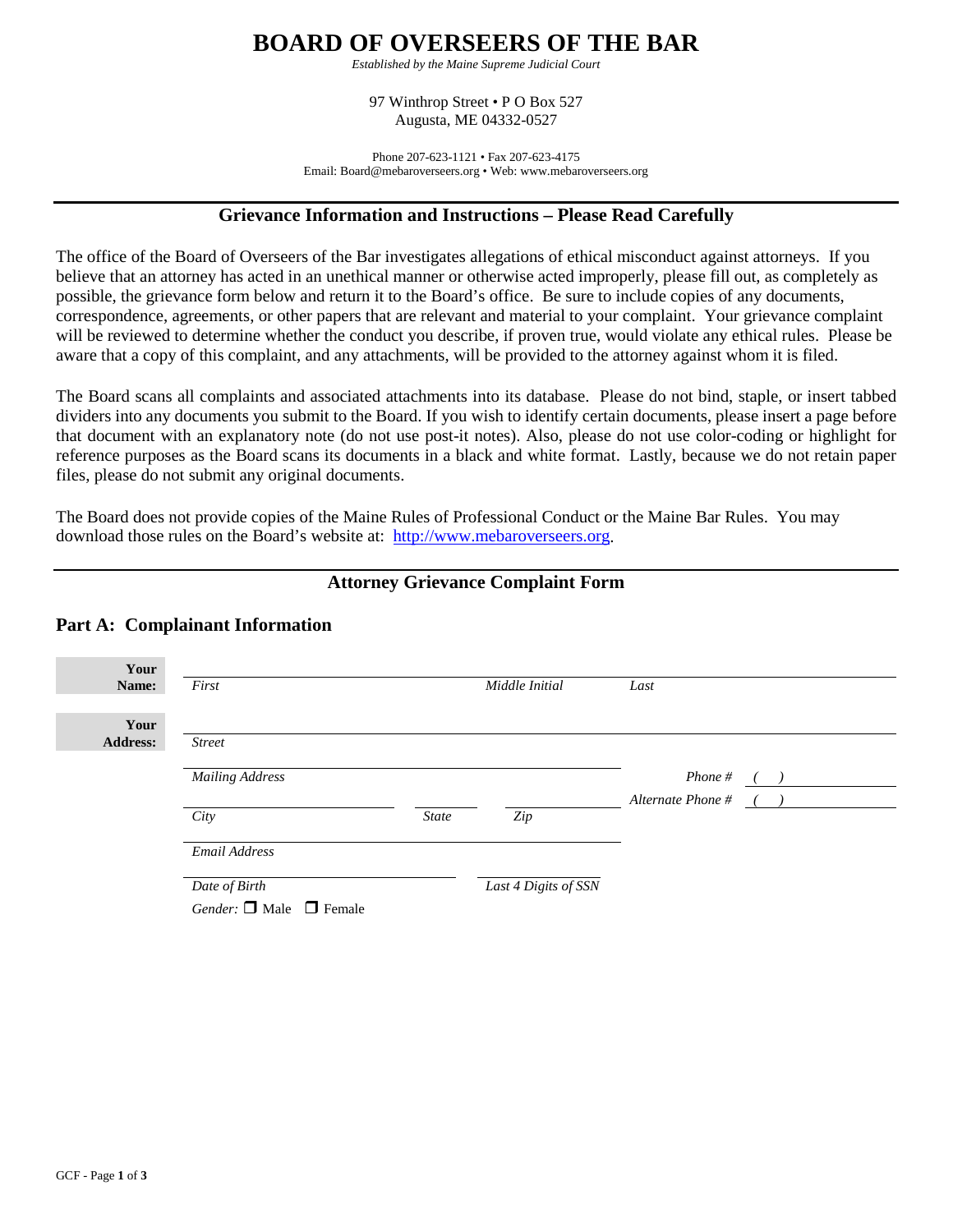#### **Part B: Respondent Information**

|    | <b>Attorney</b><br>Name:           |                                                                                                                 |                |                                                                                                                                                                                                                                                                                                                                                                                                                     |             |                      |
|----|------------------------------------|-----------------------------------------------------------------------------------------------------------------|----------------|---------------------------------------------------------------------------------------------------------------------------------------------------------------------------------------------------------------------------------------------------------------------------------------------------------------------------------------------------------------------------------------------------------------------|-------------|----------------------|
|    | <b>Attorney</b><br><b>Address:</b> | First                                                                                                           |                | Middle Initial                                                                                                                                                                                                                                                                                                                                                                                                      | Last        |                      |
|    |                                    | <b>Street</b>                                                                                                   |                |                                                                                                                                                                                                                                                                                                                                                                                                                     |             |                      |
|    |                                    | <b>Mailing Address</b>                                                                                          |                |                                                                                                                                                                                                                                                                                                                                                                                                                     |             |                      |
|    |                                    | City                                                                                                            | <b>State</b>   | Zip                                                                                                                                                                                                                                                                                                                                                                                                                 | Phone $($ ) |                      |
|    |                                    | <b>Email Address</b>                                                                                            |                |                                                                                                                                                                                                                                                                                                                                                                                                                     |             |                      |
|    |                                    | complaining. A separate grievance form must be completed for each such attorney.                                |                | Note: Grievance complaints may not be brought in the name of a law firm. You must specifically name the attorney about whom you are                                                                                                                                                                                                                                                                                 |             |                      |
|    |                                    | Part C: Please answer the following questions:                                                                  |                |                                                                                                                                                                                                                                                                                                                                                                                                                     |             |                      |
| 1. |                                    | In regards to this complaint, you are the:                                                                      | Please explain | $\Box$ Client (Attorney Hired) $\Box$ Client (Attorney Appointed) $\Box$ Opposing Party $\Box$ Opposing Attorney                                                                                                                                                                                                                                                                                                    |             |                      |
|    |                                    |                                                                                                                 |                | Please understand that if the Respondent attorney is (or was) your personal attorney, the Maine Rules of Professional Conduct provide that<br>by filing this complaint, you will hereby expressly waive your attorney-client privilege concerning that attorney, who will then be<br>authorized and allowed to reveal to the Board of Overseers of the Bar any information deemed relevant from that representation |             |                      |
| 2. |                                    | If yes, please state where, the docket number and the status or outcome.                                        |                | Have you filed a complaint or legal action about this matter anywhere else?                                                                                                                                                                                                                                                                                                                                         |             | $\Box$ No $\Box$ Yes |
| 3. |                                    | Does your complaint also involve a fee dispute with your attorney?<br>website at http://www.mebaroverseers.org. |                | If yes, you should complete a Petition for Arbitration of Fee Dispute. The petition may be found on the Board's                                                                                                                                                                                                                                                                                                     |             | $\Box$ No $\Box$ Yes |
| 4. |                                    |                                                                                                                 |                | Your complaint concerns what kind of legal matter, i.e. divorce, probate, real estate, criminal, etc.?                                                                                                                                                                                                                                                                                                              |             |                      |
| 5. | a.<br>suit.                        | Name of court and title of                                                                                      |                | If your grievance involves a lawsuit, please answer the following, if known:                                                                                                                                                                                                                                                                                                                                        |             |                      |
|    | $\mathbf{b}$ .<br>filed.           | Docket number and date suit was                                                                                 |                |                                                                                                                                                                                                                                                                                                                                                                                                                     |             |                      |
|    | $\mathbf{c}$ .                     | If you are not a party to this suit, what is your connection to                                                 |                |                                                                                                                                                                                                                                                                                                                                                                                                                     |             |                      |
|    | it?                                | Please provide copies of relevant court documents.                                                              |                |                                                                                                                                                                                                                                                                                                                                                                                                                     |             |                      |
| 6. |                                    | substance abuse or age related issues?                                                                          |                | Do you believe that the respondent attorney has an impairment such as depression,<br>If yes, please provide specifics regarding your personal observations of the attorney's behavior.                                                                                                                                                                                                                              |             | $\Box$ No $\Box$ Yes |